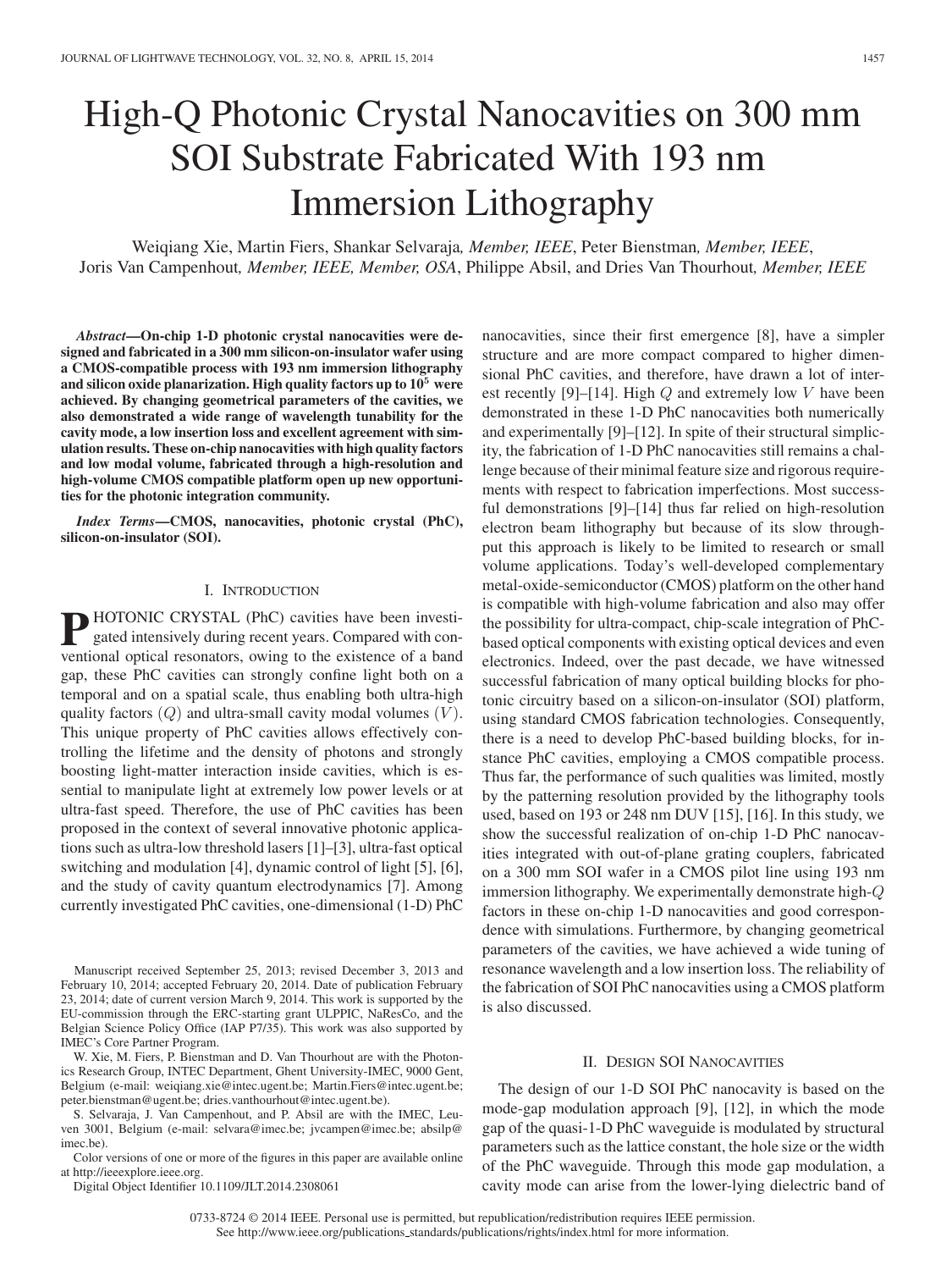

Fig. 1. Schematics of 1-D SOI PhC nanocavity with circular holes embedded in silicon oxide matrix, consisting of the tapered and mirror sections. The whole structure is symmetric with respect to the cavity center. (a) Top and (b) *x–z* plane views of the cavity.

a PhC waveguide in the modulated region (defect region), and subsequently, it is localized within the band gap provided by a periodic PhC mirror. Since the band gap of a 1-D PhC waveguide is incomplete, for a certain localized mode within the gap there always exists intrinsic radiative loss, which is detrimental to accomplishing a high-Q cavity. In 1-D nanocavities, typically most of the radiative loss is caused by the mismatch [9] between the guided mode of the defect section (wire waveguide mode or PhC Bloch mode, depending on the type of defect) and the mode of the PhC mirror section. This mode mismatch can be minimized by replacing the abrupt interface from the defect to the mirror by a gradual transition of the geometric configuration. In this way, the radiative losses can be dramatically reduced, resulting in a high-Q cavity.

In our design, we start with a quasi-1-D PhC strip waveguide structure with periodic circular holes, and then, gradually decrease the radius of the holes from the center symmetrically to the two mirror arms for which the holes have a terminating radius value. The radius is parabolically tapered from its maximum to minimum value, in the same manner as was implemented in [12]. Fig. 1(a) and (b) shows the detailed structure of the 1-D SOI cavity, which is composed of a 1-D PhC waveguide with circular holes etched in a 220 nm-thick silicon layer lying on top of a 1  $\mu$ m buried silicon oxide layer. The holes are back-filled with silicon oxide through a combination of  $SiO<sub>2</sub>$ deposition and chemical mechanical polishing (CMP), resulting in a planar surface. Note that this structure might be quite advantageous in some applications, for example, to integrate active materials with the cavity. The period of the PhC lattice, defined as the center-to-center distance between two holes, is fixed at  $a = 400$  nm. The radius of the holes is parabolically tapered by reducing the radius from 0.30a for the center hole to 0.22a for the mirror holes, leaving four holes as cavity mirror with constant radius of  $0.22a$  at each side of the cavity. The total number of holes is fixed to 29 in our design to allow easy coupling between the cavity and access waveguides during measurement. On the mask, we varied the width of the cavity  $w$ , from 460 to 580 nm and also scaled the radius of the holes with various scaling factors (SF) from 0.8 to 1.2, in order to study



Fig. 2. Band diagram for the SOI PhC waveguides (inset for the schematic) consisting of a period- $a$  ( $a = 400$  nm) sequence of circular holes with radius of  $r = 0.22a$  and  $r = 0.30a$ , respectively. The width of waveguide is  $w = 440$  nm. Only fundamental TE-like bands are plotted in the irreducible Brillouin zone. (The light cone is shaded light blue, bounded by the black-colored light line of air cladding.) The straight dot line denotes the frequency position of the resonant mode for the cavity in which the hole of  $r = 0.30a$  serves as the cavity center and the holes of  $r = 0.22a$  as the mirror.

the dependence of the resonant mode wavelength and Q on the width of the cavity and the size of the holes.

To analyze the SOI cavity numerically, we computed both the band diagram for the associated PhC periodic waveguide and the resonant mode of the cavity with the t3-D finite-difference time-domain (FDTD) method, using a freely available software package [17]. In Fig. 2, we present the band diagram for the circular-hole PhC waveguides with two different radii  $r = 0.22a$ and  $r = 0.30a$ , respectively. The width of the waveguide is fixed at  $w = 440$  nm. It is clear that this PhC waveguide exhibits a large mode gap between the fundamental TE-like bands and that the gap remains well below the light cone, potentially providing strong confinement for a cavity mode lying within this gap. The dotted line in Fig. 2 denotes the fundamental transverse-electric (TE) like cavity mode calculated for the cavity design of Fig. 1, taking into account a width of 440 nm and a radius scaling factor SF of 1.0. We observe that the frequency of this cavity mode almost overlaps with the edge of the lower band of the PhC waveguide with  $r = 0.30a$ , as shown in the corresponding band diagram in Fig. 2. It is also clear that the cavity mode is well localized within the band gap of the PhC waveguide with  $r = 0.22a$  that is used as the mirror section of the cavity. According to the aforementioned numerical analysis, one can easily understand that in the cavity design based on the modegap modulation approach the cavity mode is originally formed from the Bloch mode of the lowest TE-like band of the center PhC waveguide, and then, is confined within the mode gap of the PhC mirror. By changing the radius of the holes or the width of the cavity, we can further tune the frequency of the resonant mode as well as the position of the band gap of the mirror section.

Next, we performed comprehensive FDTD simulations for PhC cavities with width  $w$  varying from 400 to 580 nm and with the radius SF varying from 0.8 to 1.3 for each width. Employing a 29-hole design, we found that these SOI cavities can support a fundamental mode with resonance wavelength varying from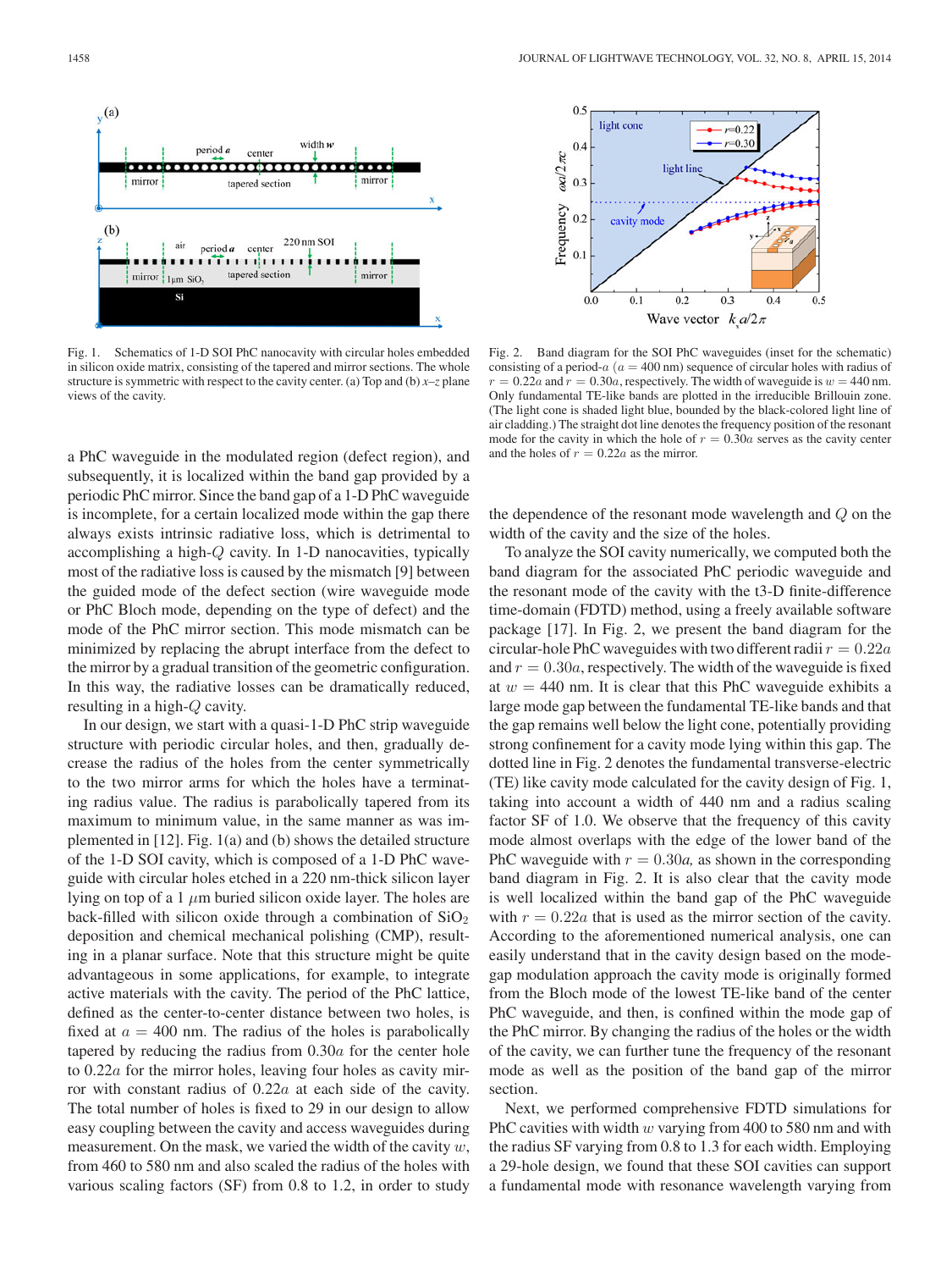

Fig. 3. Normalized electric field  $(E_y)$  and field intensity  $(|E|^2)$  of the fundamental cavity mode.

1450 to 1650 nm and a Q-factor as high as  $1.0 \times 10^5$  and V as small as  $0.6(\lambda/n)^3$  can be readily realized with appropriate geometrical parameters of the cavity. Note that the total number of holes in our cavities is only 29 (including four mirror holes at both sides), and that they are embedded in an oxide matrix on an SOI substrate with only a 1  $\mu$ m buried oxide layer. This leads to a slight leakage of the cavity mode into the bottom silicon substrate. When adding more mirror holes to reduce the waveguide loss and suspending the cavity in air, one can easily obtain simulated quality factors  $Q$  of up to  $10^7$ . In Fig. 3, we present the electric field profiles  $(E_y \text{ component and } |\mathbf{E}|^2)$  of the fundamental mode for the cavity with parameters of  $w =$ 500 nm and  $SF = 1.2$ . It is obvious that the fundamental cavity mode is a TE-like mode, where  $E_y$  is dominant and that the light field is highly localized around the center of the cavity with a modal volume of  $0.6(\lambda/n)^3$ .

#### III. CHARACTERIZATIONS AND DISCUSSIONS

The complete fabrication process was carried out on a 300 mm SOI wafer in a CMOS pilot line. The devices were patterned with 193 nm deep ultraviolet immersion lithography and a dry etch process using a  $Si<sub>3</sub>N<sub>4</sub>$  hard mask. Next the devices were planarized through silicon oxide deposition (using a high-aspect ratio filling process) and a CMP process. In the future, this planarization step might allow for straightforward integration with optically active materials. Fig. 4 shows the scanning electron microscope (SEM) and focused ion beam (FIB) cross-sectional images of the fabricated SOI nanocavity with silicon oxide lateral cladding. Note that the cavity is embedded in an oxide matrix and that the FIB cross section in Fig. 4(c) was taken along the dashed line indicated in Fig. 4(b) under the protection of two layers of platinum (Pt) deposited *in situ* by electron beam an ion beam, respectively. It can be seen that the cavity is well-defined in the silicon layer. The etched holes have nearly vertical sidewalls, an important requirement for PhC-based devices. Thanks to the high-aspect ratio filling process all holes are completely filled and the wafer exhibits a smooth top surface.

Due to a lithography-to-dry etch process bias, the holes experienced a dimensional gain compared to the design, while the waveguides shrunk in width. To allow a quantitative comparison of fabricated and designed devices, we determined the actual dimensions of cavities with various width and radius SF



Fig. 4. SEM images of fabricated SOI nanocavity: (a) top view of the whole cavity, (b) enlarged view of holes, and (c) FIB cross-sectional image of a circular hole.

using top–down SEM. Statistically, an average 60 nm reduction in width and 0.2 offset in SF is observed after fabrication. This means, for the designs of width from 460 to 580 nm and SF from 0.8 to 1.1, the real width and SF of the fabricated cavities range from 400 to 520 nm and from 1.0 to 1.3, respectively. Accordingly, for both the simulated and measured results mentioned later, actual values for width and SF as measured from the fabricated devices will be used.

To allow direct optical characterization, the 1-D PhC nanocavities are integrated with out-of-plane grating couplers optimized for TE polarization. We measured the transmitted spectra of the cavities with a resolution of 1 pm by using tunable lasers covering a wavelength range from 1470 to 1640 nm, and the transmittance is obtained by normalizing these spectra to a reference waveguide. The experimental Q-values of these nanocavities were extracted by fitting the resonance peak with a Lorentzian line shape, namely,  $Q = \lambda_c/\Gamma$ , where  $\lambda_c$  and  $\Gamma$ are the associated resonance wavelength and linewidth of the cavity mode, respectively. The input power was attenuated to  $\sim$ 0.1  $\mu$ W, to suppress thermo-optic effects.

First, in order to study the dependence of cavity mode and Q on the size of the PhC holes, we measured a group of cavities with the same width  $w = 440$  nm but various radius scaling factors SF of 1.0, 1.1, 1.2, and 1.3, and plot their transmittance spectra and the associated fits for the fundamental modes in Fig. 5(a). The changes of the resonance wavelength  $\lambda_c$  and quality factor  $Q$  with the different SF are plotted in Fig. 5(b). It is obvious that the resonance peak and Q of the cavities are very sensitive to the SF and that the peaks shift to shorter wavelength when increasing the SF. This can be explained from the inset band diagram of the PhC waveguide in Fig. 5(a). As analyzed previously in Fig. 2, the resonance frequency of the fundamental mode in our 1-D cavity is principally determined by the position of the lowest TE-like band of the central PhC waveguide. When increasing the radius of the hole in the center, for instance from  $r = 0.30$  to 0.36a (i.e., SF from 1.0 to 1.2) the lowest TE-like band of the PhC waveguide is simultaneously pushed up toward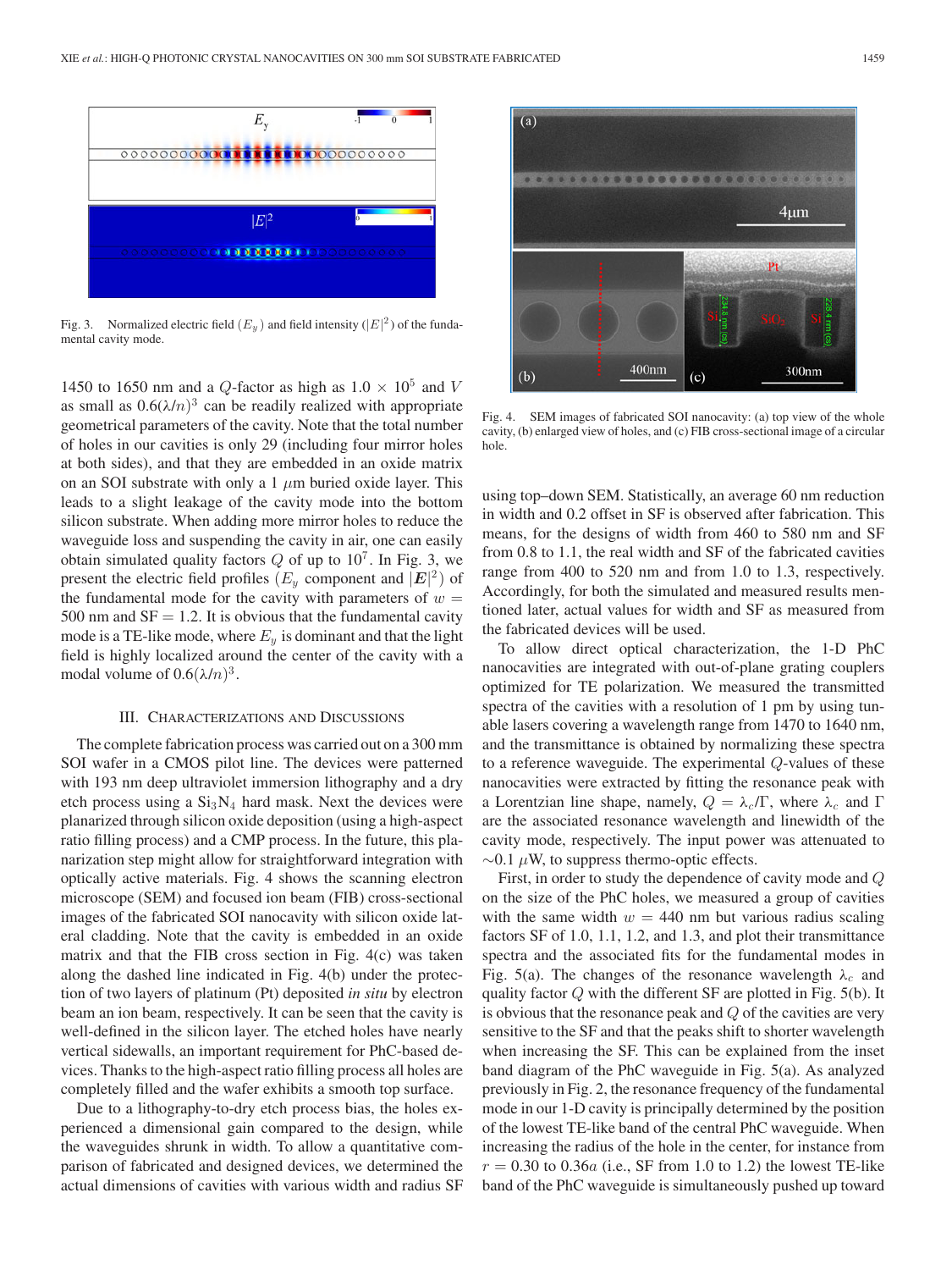

Fig. 5. (a) Measured and fitted transmittance spectra for the fundamental modes of the cavities with  $w = 440$  nm and various SF. (The inset shows the calculated lowest TE-like bands of the PhC waveguides with  $r = 0.30a$  and  $r = 0.36a$ , respectively.) (b) Simulated and measured resonance wavelength ( $\lambda_c$ ) and Q factor from (a) as a function of SF. (c) Simulated and measured  $\lambda_c$  and Q as a function of the width w of the cavities with a fixed SF = 1.2, and (d) measured insertion loss for different w. (The inset shows the extracted waveguide  $Q_w$  and radiation  $Q_r$  versus the width w.)

higher frequency, as distinctly shown in the inset band diagram in Fig. 5(a). As a consequence, the mode position blue-shifts for the corresponding cavity as denoted by the straight lines in the inset. As seen in Fig. 5(b), with the SF increasing from 1.0 to 1.3, the resonance wavelength decreases almost linearly with the SF, exhibiting a wavelength shift of ∼3.2 nm/nm change in hole radius. Fig. 5(b) also shows that a maximum  $Q$  is obtained for a SF of 1.2, which also can be explained in terms of the band gap of the 1-D PhC. When increasing the SF of the cavity, one can push the cavity mode closer to the middle of the band gap supplied by the PhC mirror, where the mode is expected to be confined more strongly. Further increasing the SF to 1.3, however, reduces the confinement again and increases the radiative loss in the cavity thereby reducing the Q. Thus, at an optimal SF of 1.2, we obtained a maximum  $Q$  in the cavity. In Fig. 5(b), we also present the FDTD simulated results for the resonance wavelength  $\lambda_c$ and Q for different SF and find an excellent agreement between the measured and simulated results. The remaining discrepancy between the measured and simulated Q can be attributed to structural imperfections in the sidewalls of the waveguide and holes, and loss mechanisms including scattering.

Next, we investigated the influence of the width of the cavities on the resonance wavelength  $\lambda_c$  and Q factor of the cavity modes, as presented in Fig. 5(c). Obviously, with increasing the cavity width at a fixed SF,  $\lambda_c$  exhibits a linear redshift at a rate of 1.1 nm-redshift per nanometer of increasing width. The measured Q, however, remains as high as  $4.0 \times 10^4$  for a broad range of widths, a behavior also seen for the simulated Q. This property is very important for practical applications where the ability to tune the resonance wavelength while preserving a high  $Q$  is essential. Again, we compare the results of the measured and simulated  $\lambda_c$  versus the width w in Fig. 5(c) and find that the shift of the measured  $\lambda_c$  agrees well with the simulated result. This, together with the results shown in Fig. 5(b) for tuning of the SF, demonstrates the excellent correspondence between the measured and simulated operating wavelength, taking into account a reduction of 60 nm in width and 0.2 bias in SF as explained before. This in turn demonstrates the accuracy and reliability of CMOS technology for the fabrication of PhC nanocavities.

For practical applications, both high Q and low insertion loss are needed. Therefore, we measured the insertion loss, determined from measuring the transmission normalized with respect to a reference waveguide, for cavities with various widths. As shown in Fig. 5(d), the insertion loss decreases when increasing the cavity width. For cavities with a width  $w > 420$  nm, the insertion loss is below 10 dB, while the  $Q$  for these cavities still remains as high as  $4.0 \times 10^4$ . To understand this, one can separate the total cavity loss (corresponding to the total Q) into the radiation loss and the waveguide loss, both corresponding to the quality factors of the radiation  $Q_r$  and waveguide  $Q_w$ , respectively. In our symmetrical 1-D cavity, the total Q can be expressed as  $1/Q = 1/Q_r + 1/Q_w$ , and the maximum transmission at the cavity resonance  $\lambda_c$  is given by  $T(\lambda_c) = (Q/Q_w )^2$  [18]. From the two equations aforementioned, we can extract  $Q_r$  and  $Q_w$  separately, which are plotted in the inset of Fig. 5(d). In the expression of  $T(\lambda_c)$ , the value of peak transmission is determined by the proportion of the  $Q_w$ in the total  $Q$ . When the total quality factor  $Q$  is limited by the waveguide losses (namely when  $Q_r > Q_w$ ), then more energy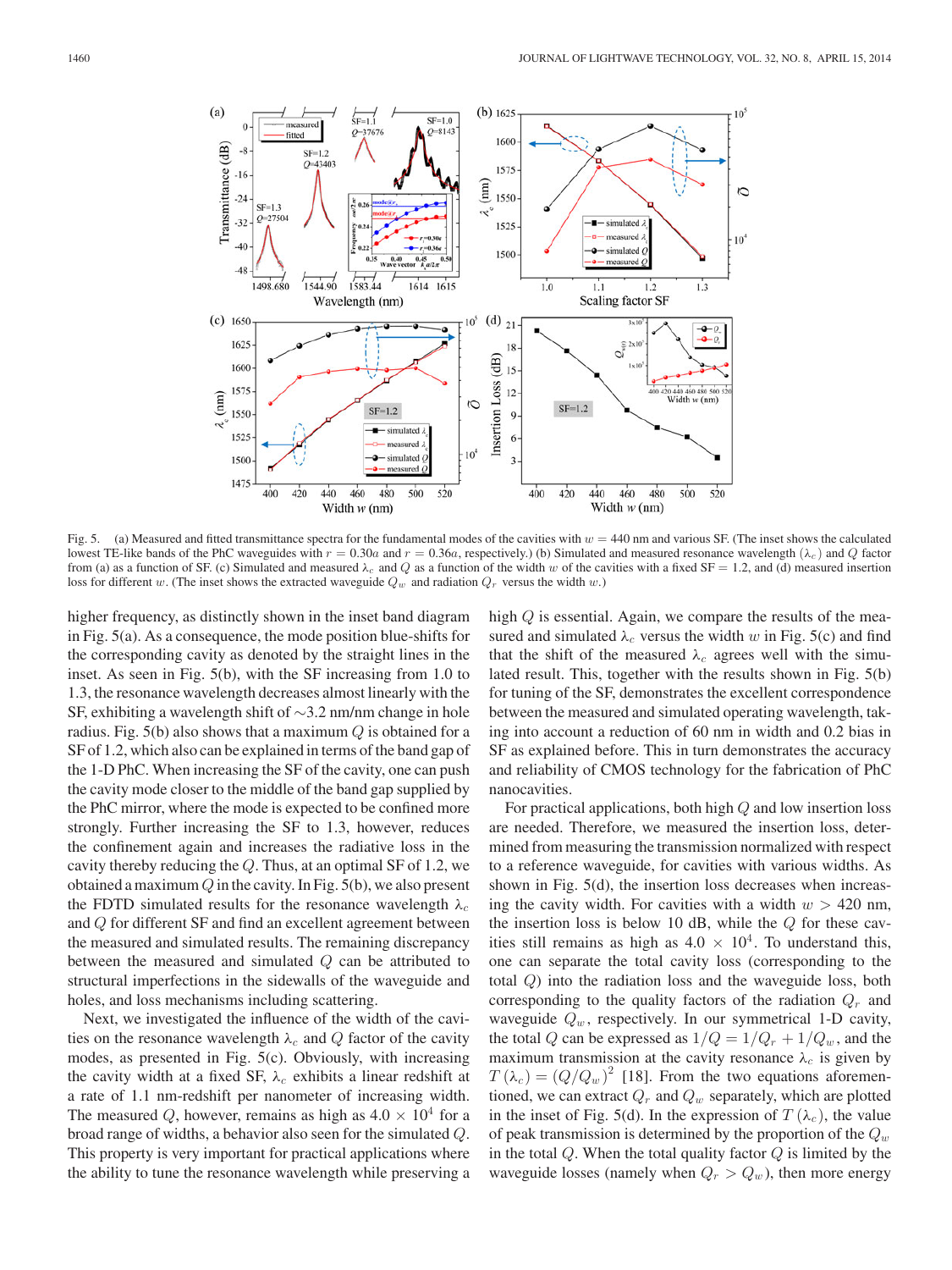of the cavity mode is coupled to the access waveguide than is being coupled to radiation loss, resulting in a higher peak transmission (for  $Q_r \gg Q_w$ , T approaches 100%), and thus, a low insertion loss. From the inset of Fig. 5(d), we can indeed see how the competition between  $Q_r$  and  $Q_w$  influences the insertion loss when increasing the width. When  $Q_r > Q_w$ , the measured insertion loss decreases below 4 dB in our cavities. It should be noted that the Q and the insertion loss can be readily engineered by adjusting the geometrical parameters of the cavity. For instance, by reducing the radius of the holes or by removing some mirror holes, a moderate  $Q$  ( $\sim$ 10000) and an even higher transmission (∼100%) can be accomplished, which could be desired for certain applications. Finally, it is important to note again that the on-chip 1-D SOI cavities discussed earlier all are embedded in an oxide matrix. As mentioned already, from simulations, we expect a considerably higher Q-factor for a suspended cavity in air. We verified this by removing the oxide matrix (including the oxide filling the holes) as well as the bottom oxide using an HF-dip. In that case, a Q of  $1.1 \times 10^5$  is easily attained, and thereby, actually reaches the same level as the values reported for 1-D nanocavities fabricated by electron beam lithography [12]. Furthermore, it is worth noting that the cavity designs were repeated over the whole 300 mm SOI wafer. The results discussed above were from a randomly selected die on the wafer. We also measured the  $Q$  and resonance wavelength of cavities from different other regions of the wafer and found that the uniformity in  $Q$  and resonance wavelength was excellent with a maximum  $\sim$ 16% variation of measured Q and about  $\pm 6$  nm resonance wavelength shift over the wafer, which means that both the throughput and the quality of the fabrication of nanocavities can be guaranteed in this fabrication process.

#### IV. CONCLUSION

We designed and fabricated on-chip 1-D PhC nanocavities on a 300 mm SOI wafer using advanced CMOS-compatible processes, including 193 nm immersion lithography. SEM and optical transmission characterization of these compact PhC nanocavities revealed a high quality in terms of fabrication accuracy and a high Q factor of  $4.5 \times 10^4$  (1.1  $\times 10^5$  without oxide) together with a low insertion loss. Study of the dependence of the resonance wavelength on the actually fabricated cavity width and hole radius showed an excellent agreement between the measured and simulated results. This also means the small deviation in fabricated and originally designed dimensions can be easily compensated for in future runs through introducing a small design bias. The high performance of the cavities demonstrated here reveals the suitability of advanced high-volume CMOS processes for fabricating compact high-Q nanocavities. These nanocavities potentially form a promising building block for realizing densely integrated photonic circuitry on the SOI platform.

## ACKNOWLEDGMENT

The authors wish to thank the IMEC p-line for the fabrication of the silicon photonics wafers.

### **REFERENCES**

- [1] S. Matsuo, A. Shinya, T. Kakitsuka, K. Nozaki, T. Segawa, T. Sato, Y. Kawaguchi, and M. Notomi, "High-speed ultracompact buried heterostructure photonic-crystal laser with 13 fJ of energy consumed per bit transmitted," *Nature Photon.*, vol. 4, no. 9, pp. 648–654, 2010.
- [2] B. Ellis, M. A. Mayer, G. Shambat, T. Sarmiento, J. Harris, E. E. Haller, and J. Vuckovic, "Ultralow-threshold electrically pumped quantum-dot photonic-crystal nanocavity laser," *Nature Photon.*, vol. 5, no. 5, pp. 297– 300, 2011.
- [3] Y. Takahashi, Y. Inui, M. Chihara, T. Asano, R. Terawaki, and S. Noda, "A micrometre-scale Raman silicon laser with a microwatt threshold," *Nature*, vol. 498, no. 7455, pp. 470–474, 2013.
- [4] K. Nozaki, A. Shinya, S. Matsuo, Y. Suzaki, T. Segawa, T. Sato, Y. Kawaguchi, R. Takahashi, and M. Notomi, "Ultralow-power all-optical RAM based on nanocavities," *Nature Photon.*, vol. 6, no. 4, pp. 248–252, 2012.
- [5] T. Tanabe, M. Notomi, E. Kuramochi, A. Shinya, and H. Taniyama, "Trapping and delaying photons for one nanosecond in an ultrasmall high-Q photonic-crystal nanocavity," *Nature Photon.*, vol. 1, no. 1, pp. 49–52, 2007.
- [6] M. Notomi, E. Kuramochi, and T. Tanabe, "Large-scale arrays of ultrahigh-Q coupled nanocavities," *Nature Photon.*, vol. 2, no. 12, pp. 741–747, 2008.
- [7] M. Nomura, N. Kumagai, S. Iwamoto, Y. Ota, and Y. Arakawa, "Laser oscillation in a strongly coupled single-quantum-dot-nanocavity system," *Nature Phys.*, vol. 6, no. 4, pp. 279–283, 2010.
- [8] J. S. Foresi, P. R. Villeneuve, J. Ferrera, E. R. Thoen, G. Steinmeyer, S. Fan, J. D. Joannopoulos, L. C. Kimerling, H. I. Smith, and E. P. Ippen, "Photonic-bandgap microcavities in optical waveguides," *Nature*, vol. 390, no. 6656, pp. 143–145, 1997.
- [9] P. Lalanne, C. Sauvan, and J. P. Hugonin, "Photon confinement in photonic crystal nanocavities," *Laser Photon. Rev.*, vol. 2, no. 6, pp. 514–526, 2008.
- [10] P. B. Deotare, M. W. McCutcheon, I. W. Frank, M. Khan, and M. Loncar, "High quality factor photonic crystal nanobeam cavities," *Appl. Phys. Lett.*, vol. 94, no. 12, p. 121106, 2009.
- [11] L. D. Haret, T. Tanabe, E. Kuramochi, and M. Notomi, "Extremely low power optical bistability in silicon demonstrated using 1D photonic crystal nanocavity," *Opt. Exp.*, vol. 17, no. 23, pp. 21108–21117, 2009.
- [12] E. Kuramochi, H. Taniyama, T. Tanabe, K. Kawasaki, Y. G. Roh, and M. Notomi, "Ultrahigh-Q one-dimensional photonic crystal nanocavities with modulated mode-gap barriers on  $SiO<sub>2</sub>$  claddings and on air claddings," *Opt. Exp.*, vol. 18, no. 15, pp. 15859–15869, 2010.
- [13] W. S. Fegadolli, J. E. B. Oliveira, V. R. Almeida, and A. Scherer, "Compact and low power consumption tunable photonic crystal nanobeam cavity," *Opt. Exp.*, vol. 21, no. 3, pp. 3861–3871, 2013.
- [14] P. B. Deotare, L. C. Kogos, I. Bulu, and M. Loncar, "Photonic crystal nanobeam cavities for tunable filter and router applications," *IEEE J. Sel. Topics Quantum Electron.*, vol. 19, no. 2, Mar./Apr. 2013.
- [15] M. Settle, M. Salib, A. Michaeli, and T. F. Krauss, "Low loss silicon on insulator photonic crystal waveguides made by 193 nm optical lithography," *Opt. Exp.*, vol. 14, no. 6, pp. 2440–2445, 2006.
- [16] S. K. Selvaraja, P. Jaenen, W. Bogaerts, D. Van Thourhout, P. Dumon, and R. Baets, "Fabrication of photonic wire and crystal circuits in silicon-oninsulator using 193-nm optical lithography," *J. Lightw. Technol.*, vol. 27, no. 18, pp. 4076–4083, Sep. 2009.
- [17] A. F. Oskooi, D. Roundy, M. Ibanescu, P. Bermel, J. D. Joannopoulos, and S. G. Johnson, "MEEP: A flexible free-software package for electromagnetic simulations by the FDTD method," *Comput. Phys. Commun.*, vol. 181, no. 3, pp. 687–702, 2010.
- [18] J. D. Joannopoulos, S. G. Johnson, J. N. Winn, and R. D. Meade, "Designing photonic crystals for applications," in *Photonic Crystals: Molding the Flow of Light*, 2th ed. Princeton, NJ, USA: Princeton Univ. Press, 2008, p. 210.

**Weiqiang Xie** received the B.S. degree in applied physics from Xi'an Jiaotong University, Xi'an, China in 2008, and the M.S. degree in condensed matter physics from Shanghai Jiaotong University, Shanghai, China in 2011. He joined the Photonics Research Group in Ghent University, Ghent, Belgium, and IMEC as a Ph.D. candidate in 2011. His research interests include the integration of colloidal quantum dots with silicon and silicon nitride photonics for on-chip visible and infrared light sources.